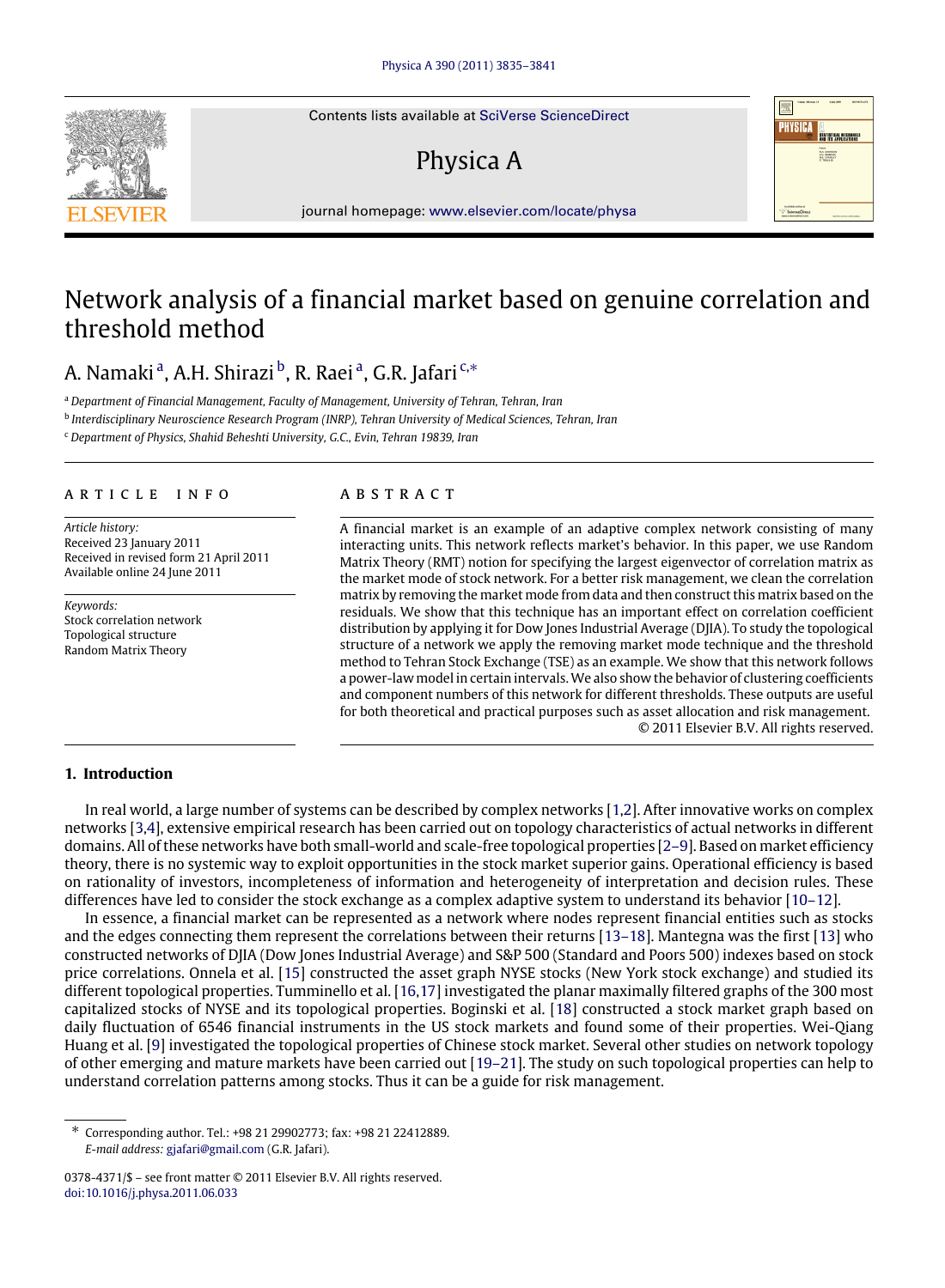In the field of Econophysics, there is an interest for studying the correlation matrices. many methods were proposed in order to investigate cross-correlations between either pairs of simultaneously recorded time series [\[22](#page--1-12)[,23\]](#page--1-13) or among a large number of them [\[24,](#page--1-14)[25\]](#page--1-15). Random matrix theory is one of these methods [\[26–30\]](#page--1-16). RMT was developed by many researchers [\[29–37\]](#page--1-17) in order to explain the statistics of the energy levels of complex quantum systems [\[27](#page--1-18)[,38\]](#page--1-19). Recently, it has also been applied to studies of economic and financial data. Allowing us to compute the effect of uncertainty in the estimation of the correlation matrix makes RMT useful in financial applications. Therefore, it can be applied very effectively in portfolio management [\[31–36\]](#page--1-20). It is pointed that originally RMT was introduced in order to zero-lag cross-correlations in collective modes of empirical time series. however, recently, besides zero-lag cross-correlations, the time-lag RMT (TLRMT) was applied in finance and other disciplines [\[39](#page--1-21)[,40\]](#page--1-22).

RMT was introduced to sort out genuine correlations among stocks from spurious ones [\[36](#page--1-23)[,41,](#page--1-24)[42\]](#page--1-25). In each correlation matrix, the largest eigenvalue, develops an energy gap that separates it from the other eigenvalues. This specific eigenvalue is associated with a strongly delocalized eigenvector and is related to a collective evolution of a large group of stocks that usually determine the evolution of market global index and we call this eigenvector the market mode. From this perspective, the magnitude of the largest eigenvalue reflects how collective is the evolution of an analyzed market and it is used as an indicator for increase in cross-correlation of financial markets. Podobnik et al. [\[39\]](#page--1-21) found for the members of S&P 500 index that the largest singular value of cross-correlation matrix versus time exhibits pronounced peaks in times of crisis. Also, some other researchers [\[43](#page--1-26)[,44\]](#page--1-27) by analyzing different markets found that there are peaks in times of market shocks and recessions for the largest eigenvalues of the asset correlation matrices.

In this paper, according to trading data of TSE as an emerging market [\[45\]](#page--1-28) and DJIA as a mature one, we use Random Matrix Approach for removing the market mode from correlation matrices. Because of cleaning the correlation matrix from invaluable information, this technique is useful for a better risk management. In the next section, we construct a corresponding stock correlation network with a correlation threshold method. For showing the importance of our proposed technique, we tested this for DJIA index and found an important change in the mean of correlation coefficient distribution with respect to the situation where we have market mode. Then, we analyze the topological properties of this network. Different from other network construction arithmetic, the correlation threshold method is suitable for studying relationships between network characteristics and correlation threshold [\[9\]](#page--1-10). The organization of the paper is as follows. In Section [2,](#page-1-0) we describe how to construct the network. In Section [3,](#page-1-1) we present our data set in detail and the empirical results. Finally, in Section [4,](#page--1-29) we draw out our conclusions.

#### <span id="page-1-0"></span>**2. Cross-correlation matrix**

In order to quantify correlations, we calculate the price change (return) of stocks *i* = 1, . . . , *N* over a time scale ∆*t*

$$
G_i(t) = \ln S_i(t) - \ln S_i(t - \Delta t),
$$
\n(1)

where  $S_i(t)$  denotes the price of stocks *i* at time *t*. we define a normalized return in order to standardize the different stock volatilities.

$$
g_i(t) = \frac{G_i(t) - \langle G_i \rangle}{\sigma_i},
$$
\n(2)

where  $\sigma_i=\sqrt{\langle G_i^2\rangle-\langle G_i\rangle^2}$  is the standard deviation of  $G_i$  and  $\langle\rangle$  denotes a time average over the period studied. Then, We compute the equal-time cross-correlation matrix *C* with elements [\[27,](#page--1-18)[38\]](#page--1-19)

$$
C_{ij} = \langle g_i(t)g_j(t) \rangle. \tag{3}
$$

The elements  $C_{ij}$  are restricted to the interval [−1, 1], where  $C_{ij} = 1$  defines perfect correlation, and  $C_{ij} = -1$  corresponding to perfect anti-correlation.  $C_{ij} = 0$  corresponds to uncorrelated pairs of stocks. Also, C is a symmetric matrix where  $C_{ii} = C_{ii}$  [\[27](#page--1-18)[,28\]](#page--1-30).

We analyze Tehran Stock Exchange database that covers all transactions of securities of Tehran Stock Exchange. We extract from this database time series of 325 stock prices of Tehran Stock market, on the starting date April 1, 2005. We analyze daily change of this database over a period of 1291 consecutive trading days in 2005–2010.

#### <span id="page-1-1"></span>**3. Removing market effect from cross-correlation matrix**

An important area of risk management is the estimation of correlations between the price movements of different assets in portfolios. So, studying the correlation matrices is an important topic of risk management. Applying RMT methods on correlation matrices shows that most of the eigenvalues of correlation matrices agree with RMT predictions, suggesting a considerable degree of randomness in the measured cross-correlations [\[27,](#page--1-18)[28\]](#page--1-30). So, there is no information in this part. Also, as stated before, Application of RMT in the investigation of financial correlation matrices leads to the immediate observation that the largest eigenvalue is more greater than the other eigenvalues (in this research the largest eigenvalue of TSE correlation matrix is about 2 times greater than the previous largest eigenvalue and 65 times greater than the smallest eigenvalue) and based on Principle Component Analysis (PCA), it represents the maximum variance of the system [\[27–34\]](#page--1-18).